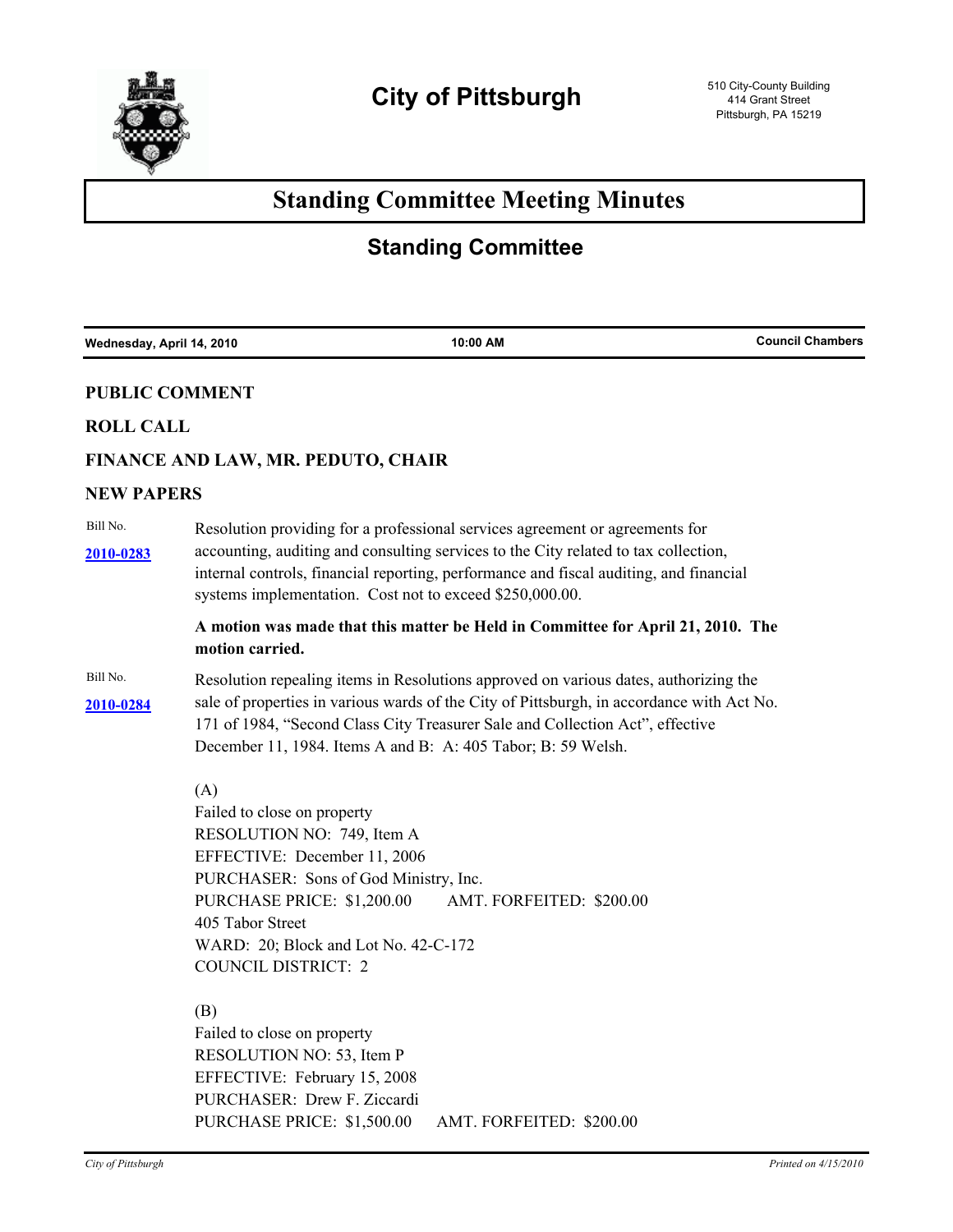59 Welsh Way WARD: 17; Block and Lot No. 3-R-11 COUNCIL DISTRICT: 3

# **A motion was made that this matter be Affirmatively Recommended. The motion carried.**

Bill No. Resolution providing for the filing of petitions for the sale of certain properties, [2010-0285](http://pittsburgh.legistar.com/gateway.aspx/matter.aspx?key=12816) acquired at tax sales in accordance with Act No. 171 of 1984, "Second Class City Treasurer Sale and Collection Act", effective December 11, 1984. ITEMS A through T - (NOTE: E, G, J DELETED). A: 1417 Adams; B: 5230 Keystone; C: 2619 Perrysville; D: 294 Journal; E: 1600 Lowrie (DELETED); F: 2627 Perrysville; G: 1422 Gardner (DELETED); H: 3269 Bainton; I: 5223 Gertrude; J: 2112 Lappe (DELETED); K: 2331 Fifth; L: 513 Grace; M: 5167 Dearborn; N: 1426 Sandusky; O: 2333 Fifth; P: 826 thru 828, 830 thru 832, 836 & 838 E Ohio; Q: 843 Phineas; R: 54 Rostock; S: 836 Concord; T: 840 thru 842, 844 thru 846 Concord.

(A)

Lillian Reese PURCHASE PRICE: \$5,900.00 Rehabilitation for Personal Residence 3 STY M. BRK HSE & STORE LOT: 22x128.75 LOCATION: 1417 Adams Street ACQUIRED: April 4, 2008 / TS# 444 WARD: 21 BLOCK & LOT: 22-F-115 COUNCIL DISTRICT # 6

(B)

Kristopher Senko PURCHASE PRICE: \$3,900.00 Rehabilitation and Resell 2 ½ STY FRA HSE LOT: 20x57.43 LOCATION: 5230 Keystone Street ACQUIRED: September 26,2008 / TS# 178 WARD: 10 BLOCK & LOT: 80-D-280 COUNCIL DISTRICT # 7

(C) STEL, Inc. PURCHASE PRICE: \$2,000.00 Future Residential Development LOT: 38.33xAVG.73.61 LOCATION: 2619 Perrysville Avenue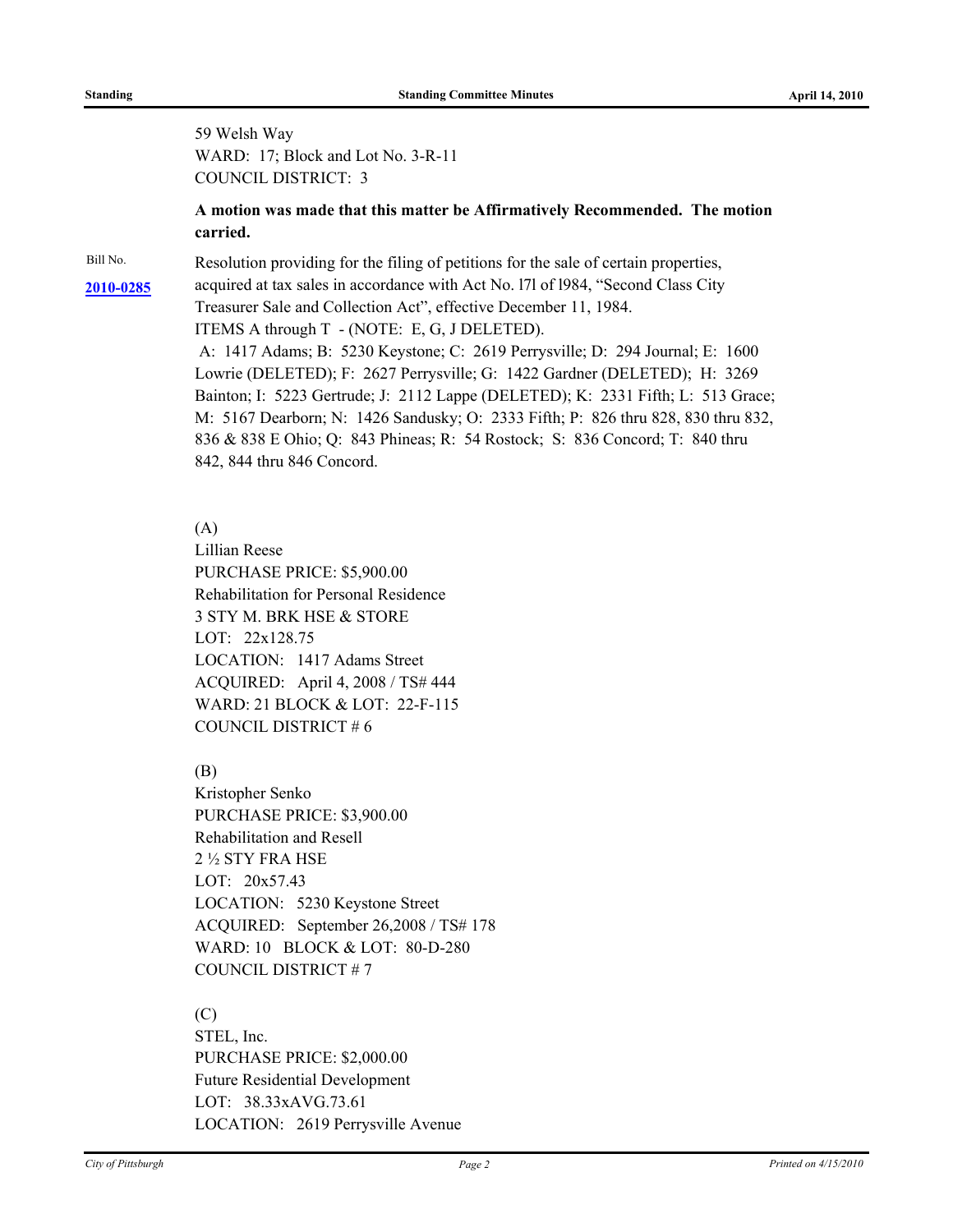ACQUIRED: March 28, 1994 / TS# 398 WARD: 26 BLOCK & LOT: 46-B-182 COUNCIL DISTRICT # 6

# (D)

Randy C. Martini & Rita M. Martini PURCHASE PRICE: \$1,500.00 Additional Yard Space LOT: 100x100 LOCATION: 294 Journal Street ACQUIRED: November 30, 2007 / TS# 351 WARD: 20 BLOCK & LOT: 18-D-220 COUNCIL DISTRICT # 2

# (E)

Deborah Krist PURCHASE PRICE: \$19,900.00 Rehabilitation and Rental 3 STY BRK HSE & STORE LOT: 26.58AVG80.96x24.96RR LOCATION: 1600 Lowrie Street ACQUIRED: April 4, 2008 / TS# 474 WARD: 24 BLOCK & LOT: 47-S-234 COUNCIL DISTRICT # 1

# (F)

STEL, Inc. PURCHASE PRICE: \$2,000.00 Future Residential Development LOT: 27.37xAVG.114x25RR LOCATION: 2627 Perrysville Avenue ACQUIRED: March 28, 1994 / TS# 399 WARD: 26 BLOCK & LOT: 46-B-185 COUNCIL DISTRICT # 6

# (G)

Ajibola Somorin PURCHASE PRICE: \$12,900.00 Rehabilitation for Personal Residence 2 ½ STY FRA ALUM SDG HSE-1 STY GAR LOT: 61.83xAVG38.5x60RR LOCATION: 1422 Gardner Street ACQUIRED: November 30, 2007 / TS# 417 WARD: 24 BLOCK & LOT: 24-D-121 COUNCIL DISTRICT # 1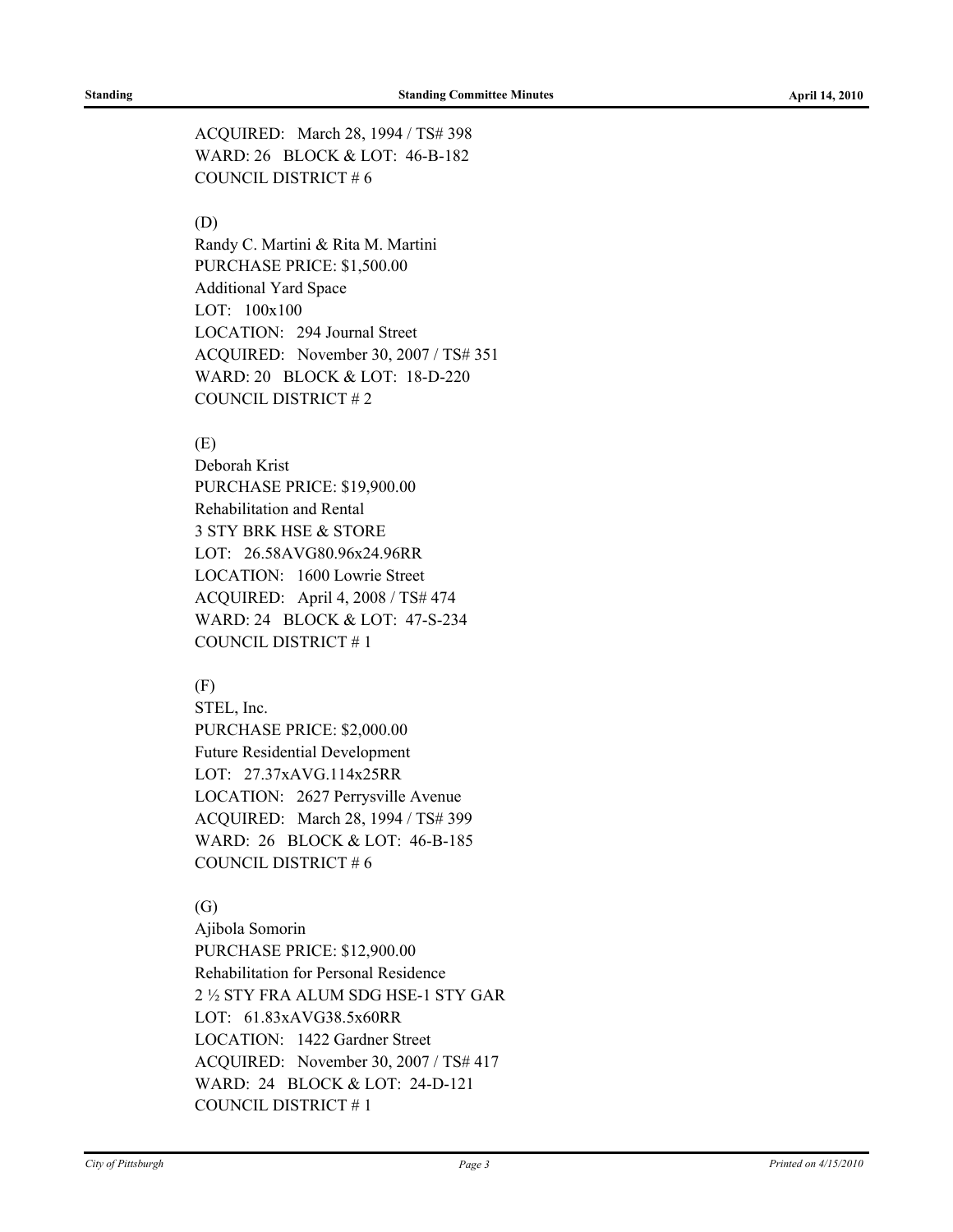#### (H)

John A. Pettus PURCHASE PRICE: \$4,000.00 Rehabilitation for Personal Residence 2 ½ STY INSEL BRK HSE LOT: 25x100 LOCATION: 3269 Bainton Street ACQUIRED: April 4, 2008 / TS# 524 WARD: 27 BLOCK & LOT: 75-M-1 COUNCIL DISTRICT # 1

(I)

James C. Mamajek PURCHASE PRICE: \$2,000.00 Garage 2 CAR CB GAR LOT: 25x115 LOCATION: 5223 Gertrude ACQUIRED: August 17, 2007 / TS# 326 WARD: 15 BLOCK & LOT: 56-P-271 COUNCIL DISTRICT # 5

## (J)

Craig & Rana Smith PURCHASE PRICE: \$3,900.00 Rehabilitation and Rental 1/2 -2 STY DBLE BRK V HSE, INT GA LOT: 32.50x100 LOCATION: 2112 Lappe Lane ACQUIRED: December 5, 2008 / TS# 427 WARD: 26 BLOCK & LOT: 47-J-356 COUNCIL DISTRICT #1

# (K)

Ronald J. Romano & Maria L. Vela PURCHASE PRICE: \$2,000.00 Garden LOT: 12.46x85 LOCATION: 2331 Fifth Avenue ACQUIRED: June 15, 1992 / TS# 25 WARD: 04 BLOCK & LOT: 11-L-42A COUNCIL DISTRICT # 6

# (L)

Michael Sundo PURCHASE PRICE: \$6,900.00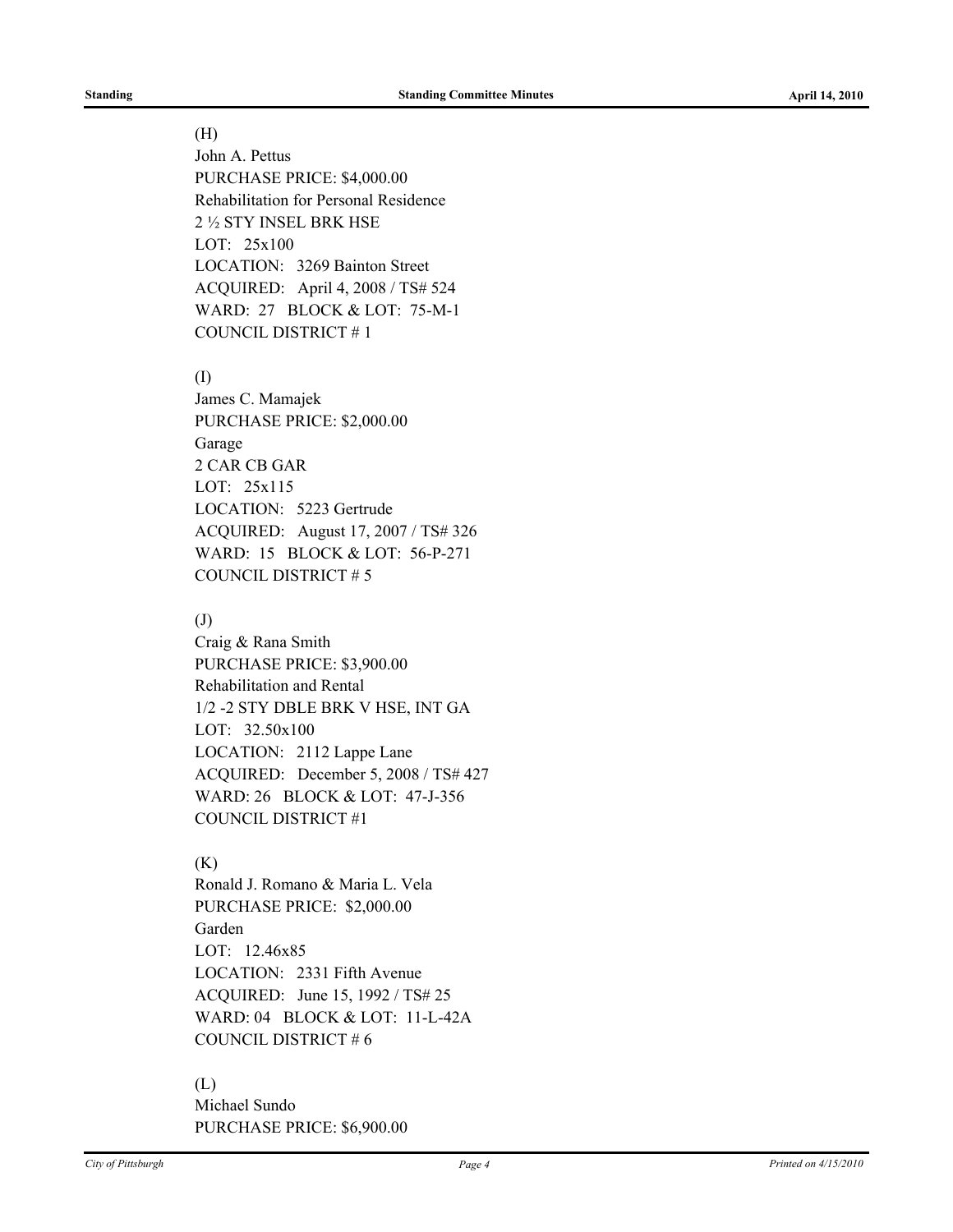Rehabilitation and Resell 2 STY INSEL BRK HSE LOT: 80x120 LOCATION: 513 Grace Street ACQUIRED: December 4, 2006 / TS# 175 WARD: 19 BLOCK & LOT: 4-J-90 COUNCIL DISTRICT # 2

### (M)

Morningside Church of God In Christ PURCHASE PRICE: \$1,500.00 Church Expansion LOT: 25x96.3 LOCATION: 5167 Dearborn Street ACQUIRED: May 11, 2007 / TS# 196 WARD: 10 BLOCK & LOT: 50-L-270 COUNCIL DISTRICT # 9

#### (N)

George W. & Betty Ann Moran PURCHASE PRICE: \$8,900.00 Rehabilitation for Immediate Family 2 ½ STY BRK HSE LOT: 18.5x90 LOCATION: 1426 Sandusky Street ACQUIRED: December 4, 2006 / TS# 239 WARD: 25 BLOCK & LOT: 23-G-163 COUNCIL DISTRICT # 6

# (O)

David Fields PURCHASE PRICE: \$2,000.00 Parking For Business LOT: 25x85 LOCATION: 2333 Fifth Avenue ACQUIRED: June 15, 1992 / TS# 24 WARD: 4 BLOCK & LOT: 11-L-41 COUNCIL DISTRICT # 6

# (P)

Alfred & Josephine DePasquale PURCHASE PRICE: \$29,900.00 Future Development 4 Vacant Lots LOT: 28xAVG93 LOCATION: 826 thru 828 East Ohio Street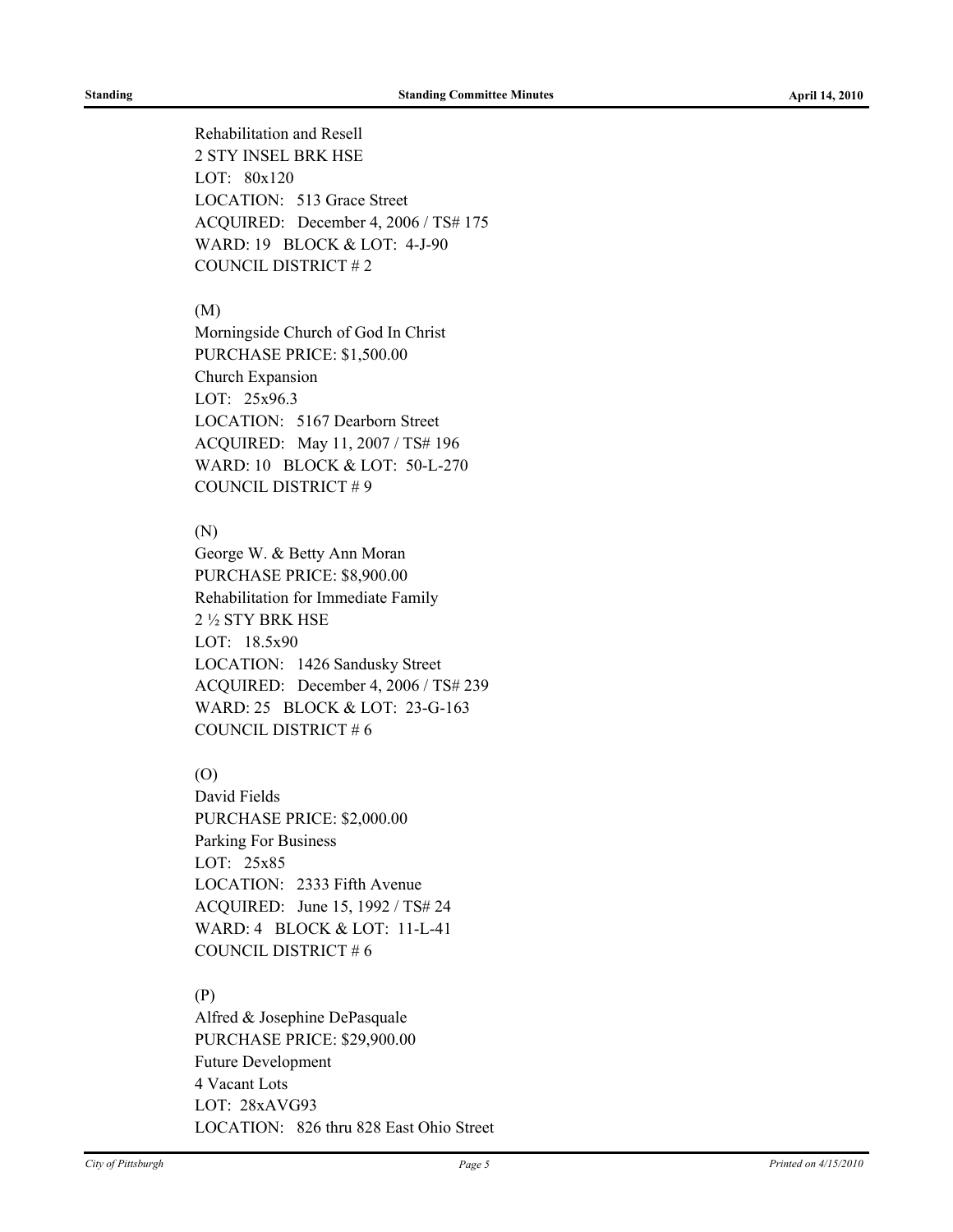ACQUIRED: September 18, 1989 / TS# 1725 WARD: 23 BLOCK & LOT: 24-N-154 COUNCIL DISTRICT # 1

(P) continued LOT: 28x92 LOCATION: 830 thru 832 East Ohio Street ACQUIRED: September 18, 1989 / TS# 1726 WARD: 23 BLOCK & LOT: 24-N-155

(P) continued LOT: 28xAVG92.95 LOCATION: 836 East Ohio Street ACQUIRED: March 22, 1993 / TS# 464 WARD: 23 BLOCK & LOT: 24-N-156

(P) continued LOT: 18.42xAVG93.44 LOCATION: 838 East Ohio Street ACQUIRED: June 21, 1993 / TS# 399 WARD: 23 BLOCK & LOT: 24-N-157

# (Q)

Alfred & Josephine DePasquale PURCHASE PRICE: \$1,500.00 LOT: 14.25x95 LOCATION: 843 Phineas Street ACQUIRED: November 8, 1991 / TS# 380 WARD: 23 BLOCK & LOT: 24-N-44 COUNCIL DISTRICT # 1

# (R)

Samuel J. & Ruth N. Dickerson PURCHASE PRICE: \$2,900.00 Rehabilitation for Immediate Family 2 STY FRA HSE LOT: 25x110 LOCATION: 54 Rostock Street ACQUIRED: December 4, 2006 / TS# 232 WARD: 24 BLOCK & LOT: 24-A-161 COUNCIL DISTRICT # 1

# (S)

Cornelius P. Poillon PURCHASE PRICE: \$2,900.00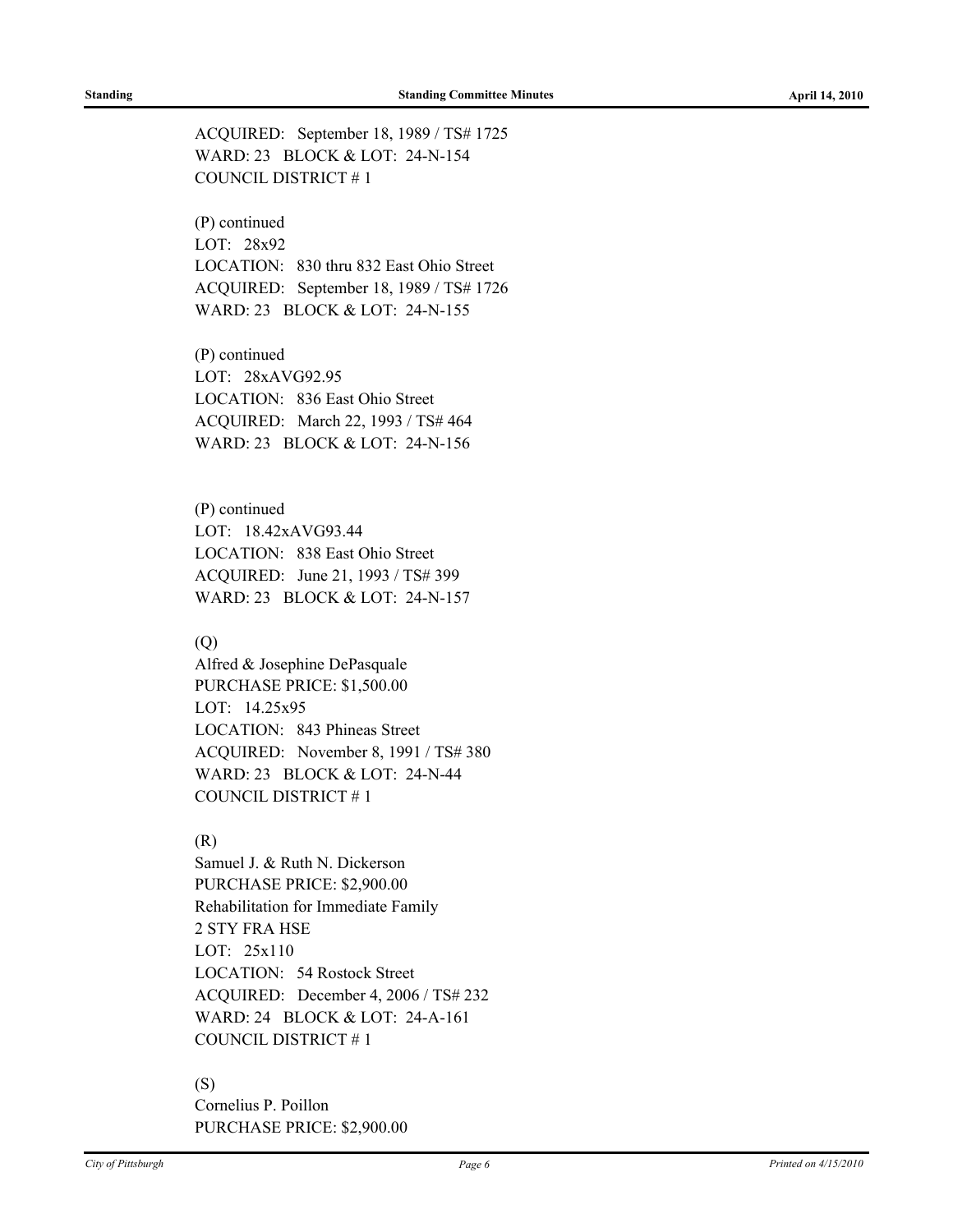Rehabilitation & Rental LOT: 20x90x24RR LOCATION: 836 Concord Street ACQUIRED: August 17, 2007 / TS# 505 WARD: 23 BLOCK & LOT: 24-E-153 COUNCIL DISTRICT #1

#### (T)

Cornelius P. Poillon PURCHASE PRICE: \$3,500.00 Future Development LOT: 36.6x90x38.26RR LOCATION: 840 thru 842 Concord Street ACQUIRED: March 29, 1996 / TS# 399 WARD: 23 BLOCK & LOT: 24-E-151 COUNCIL DISTRICT # 1

(T) continued LOT: 56x90x35.43 LOCATION: 844 thru 846 Concord Street ACQUIRED: September 19, 1988 / TS# 1868 WARD: 23 BLOCK & LOT: 24-E-149

#### **A motion was made that this matter be AMENDED. The motion carried.**

**A motion was made that this matter be Affirmatively Recommended as Amended. The motion carried.**

Bill No. Resolution providing for conveyance by the City of Pittsburgh of certain property, under Act No. l7l of l984, entitled, "Second Class City Treasurer Sale and Collection Act", **[2010-0286](http://pittsburgh.legistar.com/gateway.aspx/matter.aspx?key=12817)** effective December 11, 1984. ITEMS A and B. A: 213-215 Henderson; B: 2328 Valera.

# (A)

Duncan Henricks and Andrew Henry PURCHASE PRICE: \$20,500.00 Rehabilitation for Personal Residence 2 - 2 STY FRA HSES LOT: 25 X 114.35 LOCATION: 213-215 Henderson Street ACQUIRED: August 17, 2007 / TS# 543 WARD: 25 BLOCK & LOT: 23-D-141 COUNCIL DISTRICT # 1

#### (B)

Pamela R. Englert PURCHASE PRICE: \$5,000.00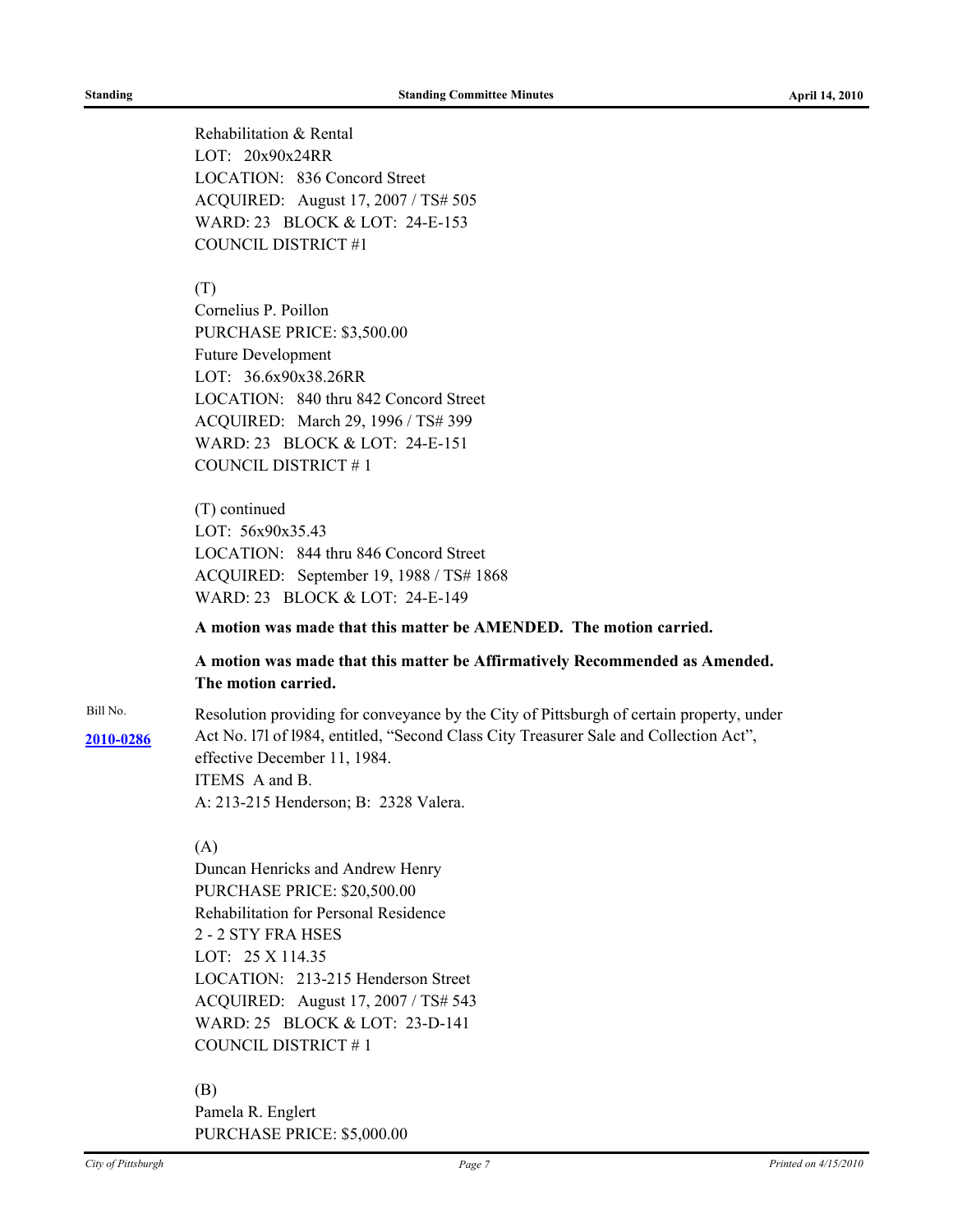Rehabilitation and Resale 1 ½ STY BRK & ALUM HSE LOT: 40 X 90 LOCATION: 2328 Valera Avenue ACQUIRED: July 11, 2002 / TS# 460 WARD: 29 BLOCK & LOT: 95-R-393 COUNCIL DISTRICT # 4

# **A motion was made that this matter be Affirmatively Recommended. The motion carried.**

Bill No. Resolution providing for the conveyance by the City of Pittsburgh of certain property, under Act No. 171 of 1984, entitled, "Second Class City Treasurer Sale and Collection **[2010-0287](http://pittsburgh.legistar.com/gateway.aspx/matter.aspx?key=12818)** Act", effective December 11, 1984; having been placed for sale to adjoining property owners in conjunction with the City of Pittsburgh/City Source Associates Sideyard Program. ITEMS A through I. A: 2329 Fifth Ave; B: 5458 Rosetta St; C: 221 Meadows St; D: 5138 Chaplain St; E: 3215 Josephine St; F: 926 Excelsior St; G: 201 Hallock St; H: Rustic Ave; I: 1130 Lakewood Ave.

#### (A)

Ronald J. Romano & Maria L. Vela LOT: 12.54x85 LOCATION: 2329 Fifth Ave ACQUIRED: May 11, 2007 / TS# 85 WARD: 4 BLOCK & LOT: 11-L-42 COUNCIL DISTRICT: 6

# (B)

Alisa Gee LOT: 29.05x100.35x11.66RR LOCATION: 5458 Rosetta St ACQUIRED: May 11, 2007 / TS# 221 WARD: 11 BLOCK & LOT: 83-J-50 COUNCIL DISTRICT: 9

# (C)

Roger Jordan LOT: 23.45x99 LOCATION: 221 Meadow St ACQUIRED: May 1, 2009 / TS# 262 WARD: 12 BLOCK & LOT: 124-P-191 COUNCIL DISTRICT: 9

# (D)

Saverio & Rosa Strati LOT: 14.86x60 LOCATION: 5138 Chaplain St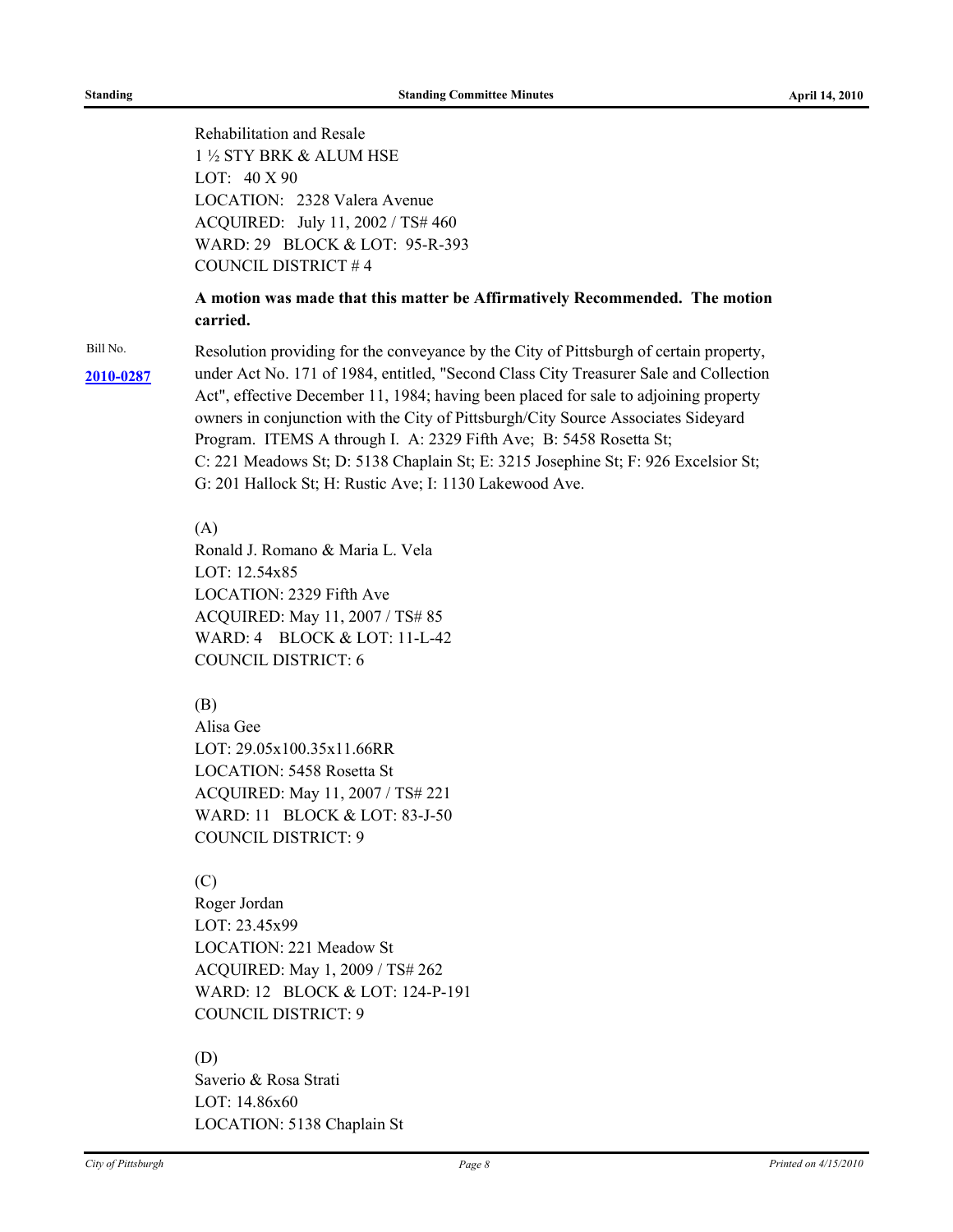ACQUIRED: September 26, 2008 / TS# 395 WARD: 15 BLOCK & LOT: 56-N-66A COUNCIL DISTRICT: 5

# (E)

John W. Oelschlager LOT: 19.92x206.91x23.57RRx193.67 LOCATION: 3215 Josephine St ACQUIRED: May 1, 2009 / TS# 442 WARD: 16 BLOCK & LOT: 30-E-208 COUNCIL DISTRICT: 3

## (F)

Timothy J. Stawiarski LOT: 25xAVG 72.28 LOCATION: 926 Excelsior St ACQUIRED: May 1, 2009 / TS# 479 WARD: 18 BLOCK & LOT: 14-C-21 COUNCIL DISTRICT: 3

## (G)

Clifford C. Wise LOT: 18.36x120 LOCATION: 201 Hallock St ACQUIRED: June 5, 1967 / TS# 0408 WARD: 19 BLOCK & LOT: 6-S-147 COUNCIL DISTRICT: 4

# (H)

Juanita L. Slebrich & Gregory J. Slebrich LOT: 15.58x56x7.5 LOCATION: Rustic Ave ACQUIRED: June 3, 1974 / TS# 8133 WARD: 33 BLOCK & LOT: 33-L-329 Borough of Mt. Oliver

# (I)

Earla Connors LOT: 50x100 LOCATION: 1130 Lakewood Avenue ACQUIRED: May 1, 2009 / TS# 553 WARD: 20 BLOCK & LOT: 20-L-50 COUNCIL DISTRCIT: 2

**A motion was made that this matter be Affirmatively Recommended. The motion carried.**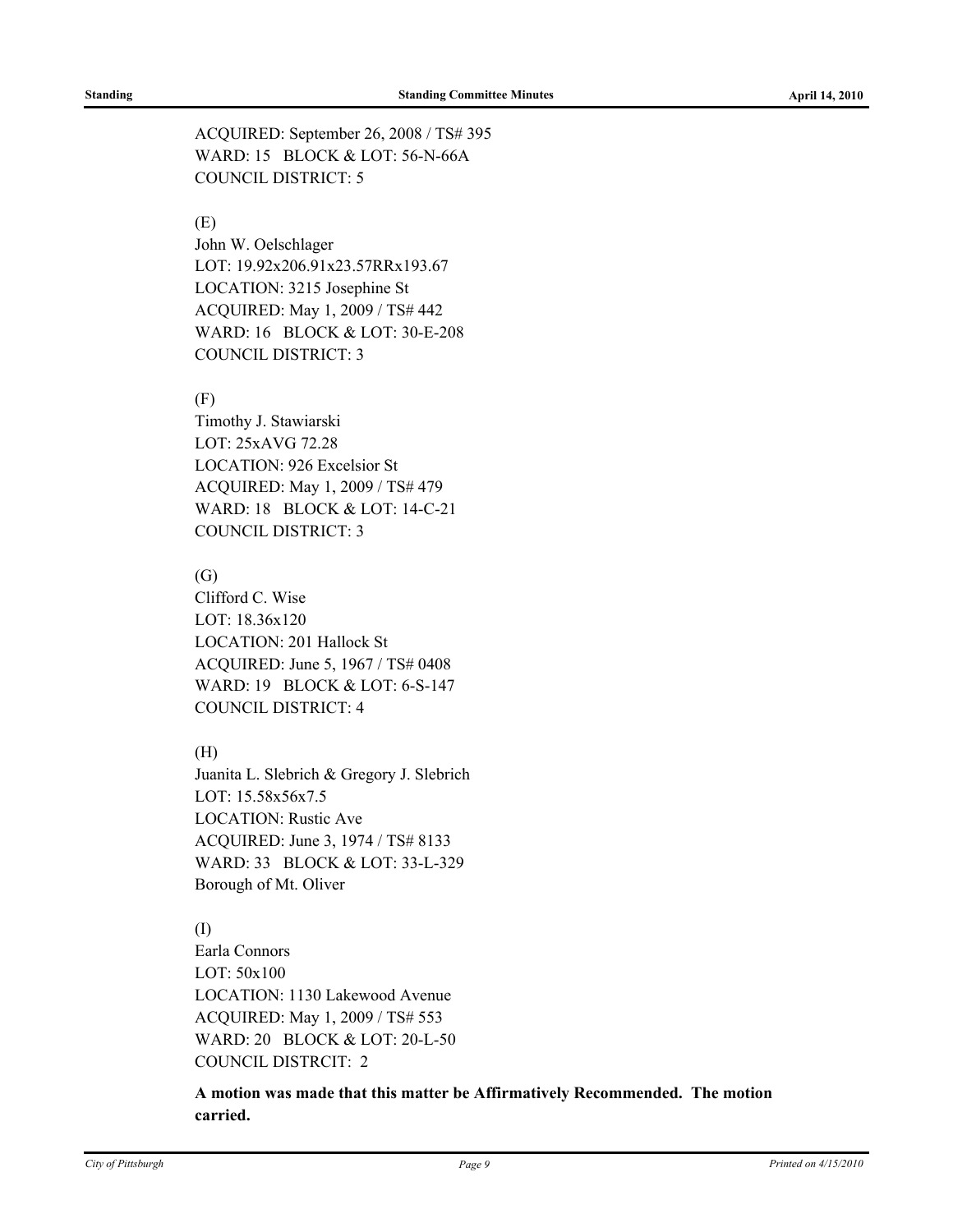Bill No. Resolution providing for the filing of petitions for the sale of certain properties, [2010-0288](http://pittsburgh.legistar.com/gateway.aspx/matter.aspx?key=12820) acquired at tax sales, in accordance with Act No.171 of 1984, "Second Class City Treasurer Sale and Collection Act", effective December 11, 1984. ITEMS A through D. (NOTE: ITEM D DELETED) A: 6046 Jackson; B: 1134 Woodland; C: 350 Enright; D: 4 Noblestown. (DELETED)

**A motion was made that this matter be AMENDED. The motion carried.**

**A motion was made that this matter be Affirmatively Recommended as Amended. The motion carried.**

#### **INVOICES**

#### **PUBLIC SAFETY SERVICES COMMITTEE, MRS. SMITH, CHAIR**

#### **DEFERRED PAPERS**

Bill No. Ordinance amending the City Code at Title Six: Conduct, Article VIII: Privacy Policy [2010-0107](http://pittsburgh.legistar.com/gateway.aspx/matter.aspx?key=12612) for Public Security Camera Systems, by adding Chapter 690: Police Recording Devices. (PUBLIC HEARING HELD)

# **SPONSOR(S): REVEREND RICKY V. BURGESS**

# **A motion was made that this matter be Held in Committee for May 5, 2010. The motion carried.**

Bill No. Resolution authorizing and directing the Chief of the Bureau of Police to form an Accreditation Task Force to study the current available options and related costs for **[2010-0108](http://pittsburgh.legistar.com/gateway.aspx/matter.aspx?key=12613)**

professional accreditation for the Pittsburgh Bureau of Police.

# **SPONSOR(S): REVEREND RICKY V. BURGESS**

**A motion was made that this matter be Held in Committee for May 5, 2010. The motion carried.**

Bill No. Cordinance amending the Pittsburgh City Code, Title I, Administrative, Article VII: [2010-0109](http://pittsburgh.legistar.com/gateway.aspx/matter.aspx?key=12614) Procedures, Chapter 160, Investigations of Police Conduct, by adding Section 160.02, Applicable Incidents Requiring Paid Administrative Leave. (PUBLIC HEARING HELD)

**SPONSOR(S): REVEREND RICKY V. BURGESS**

**A motion was made that this matter be Held in Committee for May 5, 2010. The motion carried.**

Bill No. Cordinance amending the City Code at Title Seven: Business Licensing; Article V: [2010-0171](http://pittsburgh.legistar.com/gateway.aspx/matter.aspx?key=12690) Trade Occupations Service Businesses, by adding a new Chapter At 780, Towing Business Licensing Setting Forth Requirements for Towing Business Registration, Tow Truck Driver Registration and General Requirements Related to Non-consensual Towing of vehicles within the City of Pittsburgh

**SPONSOR(S): DOUGLAS SHIELDS**

**A motion was made that this matter be AMENDED BY SUBSTITUTE. The motion carried.**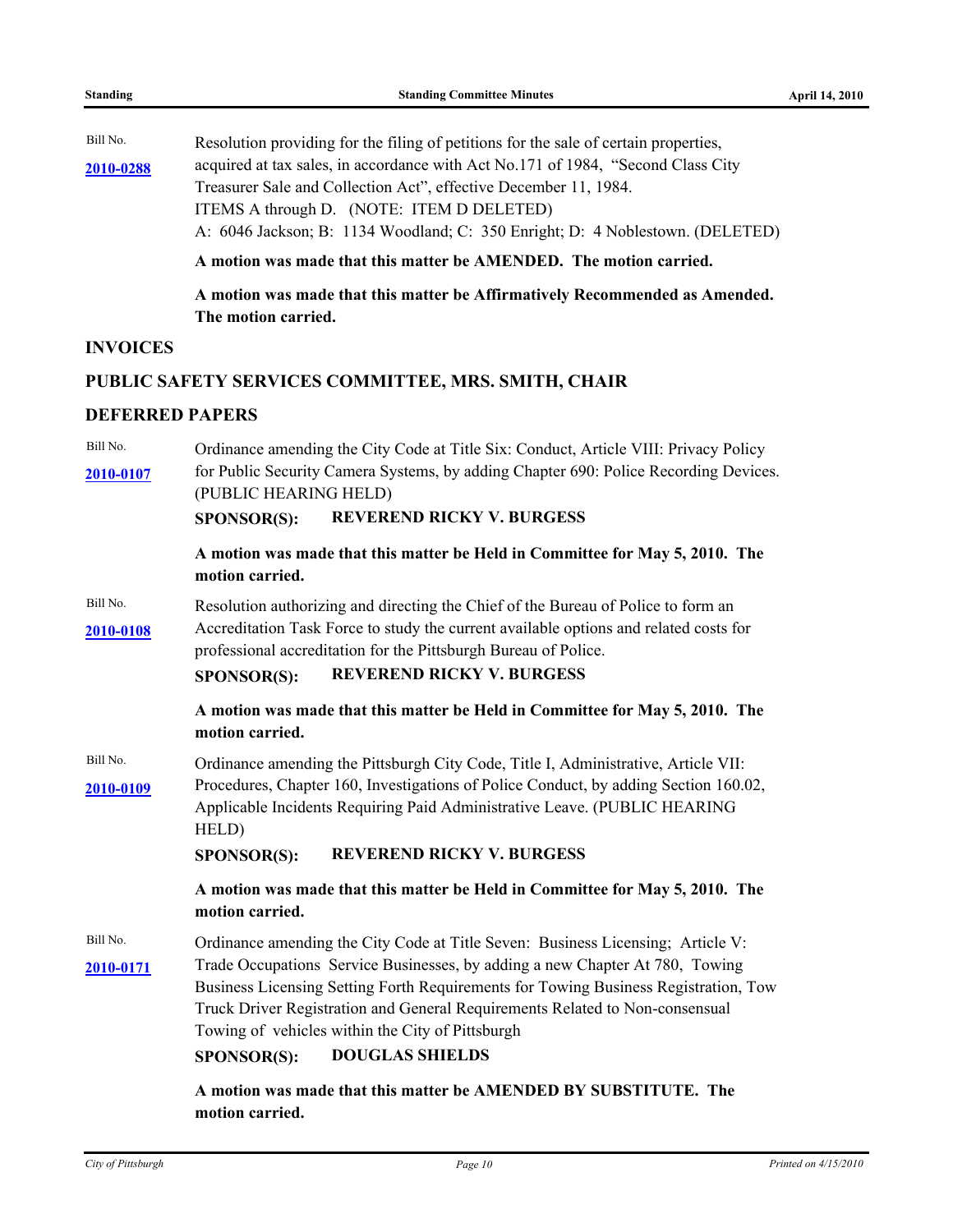|                              | A motion was made that this matter be Affirmatively Recommended as Amended.<br>The motion carried.                                                                                                                                                                                                                                                                                                                                   |  |  |  |
|------------------------------|--------------------------------------------------------------------------------------------------------------------------------------------------------------------------------------------------------------------------------------------------------------------------------------------------------------------------------------------------------------------------------------------------------------------------------------|--|--|--|
| Bill No.<br><u>2010-0234</u> | Ordinance supplementing the Pittsburgh Code of Ordinances, Title One,<br>Administrative, Article Three, Organization, Chapter 116, Department of Public Safety,<br>by adding language.<br><b>REVEREND RICKY V. BURGESS</b><br>SPONSOR(S):                                                                                                                                                                                            |  |  |  |
|                              | A motion was made that this matter be AMENDED. The motion carried.                                                                                                                                                                                                                                                                                                                                                                   |  |  |  |
|                              | A motion was made that this matter be Held in Committee for May 5, 2010. The<br>motion carried.                                                                                                                                                                                                                                                                                                                                      |  |  |  |
| Bill No.<br><u>2010-0235</u> | Ordinance supplementing the Pittsburgh Code of Ordinances, Title One,<br>Administrative, Article Seven, Organization, Chapter 160, Investigations of Police<br>Conduct, by adding language.<br><b>REVEREND RICKY V. BURGESS</b><br>SPONSOR(S):                                                                                                                                                                                       |  |  |  |
|                              | A motion was made that this matter be Held in Committee for May 5, 2010. The<br>motion carried.                                                                                                                                                                                                                                                                                                                                      |  |  |  |
| Bill No.<br>2010-0250        | Ordinance amending the Pittsburgh Code, Title V- Traffic, Article I, Administrative,<br>Chapter 503, Enforcement and Control, prohibiting the non-emergency use of<br>compression brakes at a new section at 503.15<br><b>DOUGLAS SHIELDS</b><br>SPONSOR(S):                                                                                                                                                                         |  |  |  |
|                              | A motion was made that this matter be Affirmatively Recommended. The motion<br>carried.                                                                                                                                                                                                                                                                                                                                              |  |  |  |
| <b>NEW PAPERS</b>            |                                                                                                                                                                                                                                                                                                                                                                                                                                      |  |  |  |
| Bill No.<br>2010-0289        | Resolution providing that the City of Pittsburgh enter into a professional services<br>agreement or agreements with the Animal Rescue League, a Pennsylvania non-profit<br>corporation, for professional services in connection with the detention, care and/or<br>euthanasia of domestic animals, and providing for the payment of the cost thereof. Cost<br>not to exceed \$1,140,000, subject to annual appropriation by Council. |  |  |  |
|                              | A motion was made that this matter be Affirmatively Recommended. The motion<br>carried.                                                                                                                                                                                                                                                                                                                                              |  |  |  |
| Bill No.<br>2010-0293        | Ordinance amending the Pittsburgh Code, Title 6, Conduct, Article VII Disruptive<br>Properties, Chapter 670: Disruptive Property Abatement, by changing the timeframe<br>for declaration of a nuisance for three separate violations occurring within a 60 day<br>period to a timeframe of 180 days.<br>THERESA SMITH AND DARLENE HARRIS<br>SPONSOR(S):                                                                              |  |  |  |
|                              | A motion was made that this matter be Affirmatively Recommended. The motion<br>carried.                                                                                                                                                                                                                                                                                                                                              |  |  |  |
| Bill No.<br><u>2010-0294</u> | Resolution authorizing the Mayor and the Directors of Public Safety and City Planning<br>to enter into an agreement or agreements or contract or contracts with the University of<br>Pittsburgh and Professor David Kennedy for the purpose of designing and implementing                                                                                                                                                            |  |  |  |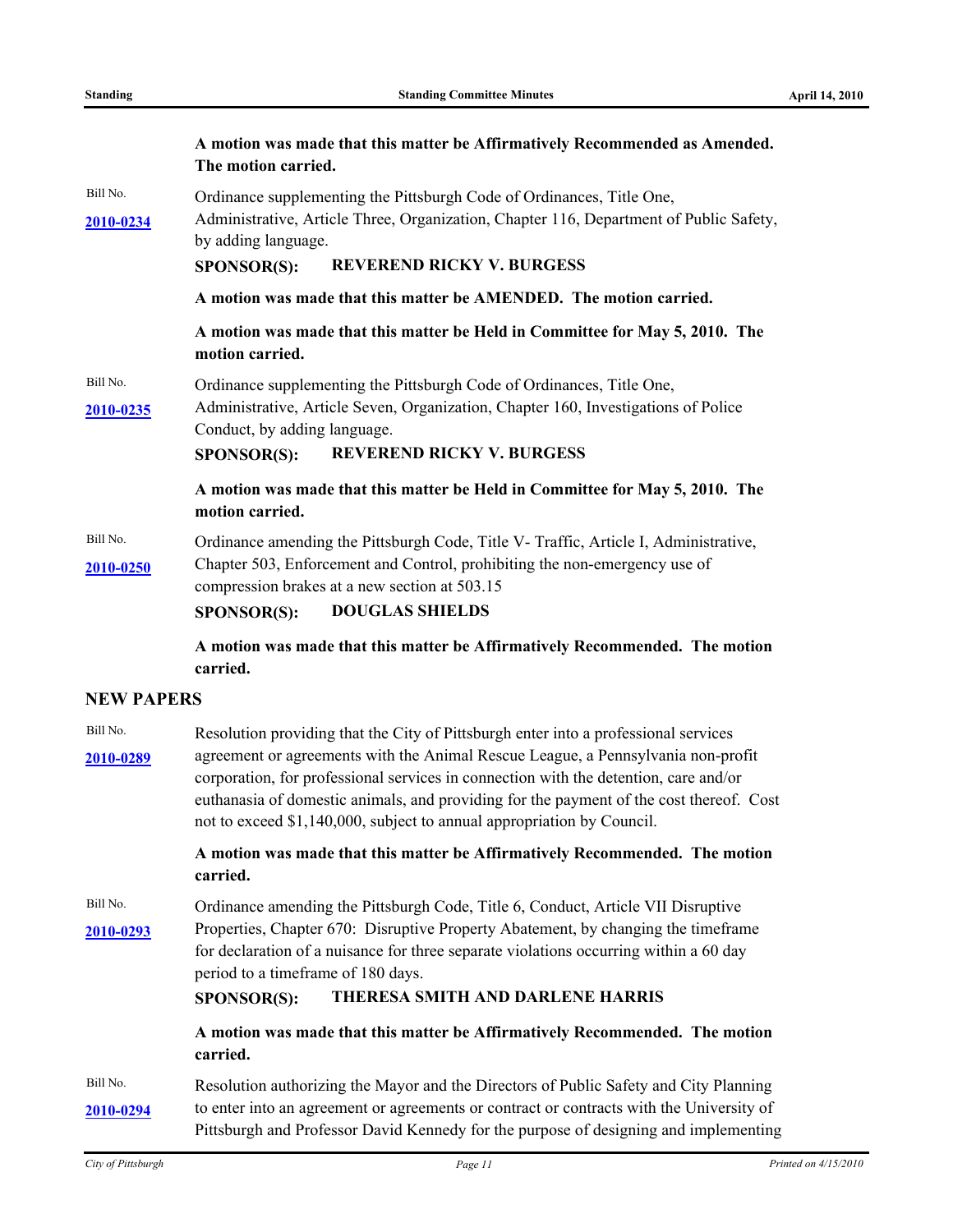the Pittsburgh Initiative to Reduce Crime, at a cost not to exceed \$200,000.

# **SPONSOR(S): REVEREND RICKY V. BURGESS**

**A motion was made that this matter be Held for Post Agenda. The motion carried.**

*CABLECAST*

# **PUBLIC WORKS COMMITTEE, MR. KRAUS, CHAIR**

#### **NEW PAPERS**

Bill No. Resolution granting unto Young Women's Christian Association of Pittsburgh, 305 Wood Street, Pittsburgh, PA 15222,, their successors and assigns, the privilege and **[2010-0259](http://pittsburgh.legistar.com/gateway.aspx/matter.aspx?key=12788)** license to construct, maintain and use at their own cost and expense, a handicap ramp with handrail on Third Avenue and a concrete landing with handrail at 305 Wood Street in the 1st Ward, Council District of the City of Pittsburgh.

# **A motion was made that this matter be Affirmatively Recommended. The motion carried.**

Bill No. Resolution granting unto YMCA of Greater Pittsburgh, 420 Fort Duquesne Blvd., Suite 625, Pittsburgh, PA 15222, their successors and assigns, the privilege and license to **[2010-0260](http://pittsburgh.legistar.com/gateway.aspx/matter.aspx?key=12789)** construct, maintain and use at their own cost and expense, a canopy over the sidewalk area at 2114 Centre Avenue. in the 5th Ward, 6th Council District of the City of Pittsburgh.

# **A motion was made that this matter be Affirmatively Recommended. The motion carried.**

Bill No. Resolution vacating a portion of Unnamed Way, and a portion of Saline Street in the **[2010-0261](http://pittsburgh.legistar.com/gateway.aspx/matter.aspx?key=12790)** 14th and 15th Ward, 5th Council District of the City of Pittsburgh.

# **A motion was made that this matter be Affirmatively Recommended. The motion carried.**

Bill No. Resolution adopting official sewage facilities plan for the CONSOL ENGERGY **[2010-0274](http://pittsburgh.legistar.com/gateway.aspx/matter.aspx?key=12804)** CENTER at 1001 5th Avenue, (Sports and Exhibition Authority).

#### **SPONSOR(S): R. DANIEL LAVELLE**

**A motion was made that this matter be Affirmatively Recommended. The motion carried.**

# **LAND USE AND ECONOMIC DEVELOPMENT, MR. SHIELDS, CHAIR**

#### **NEW PAPERS**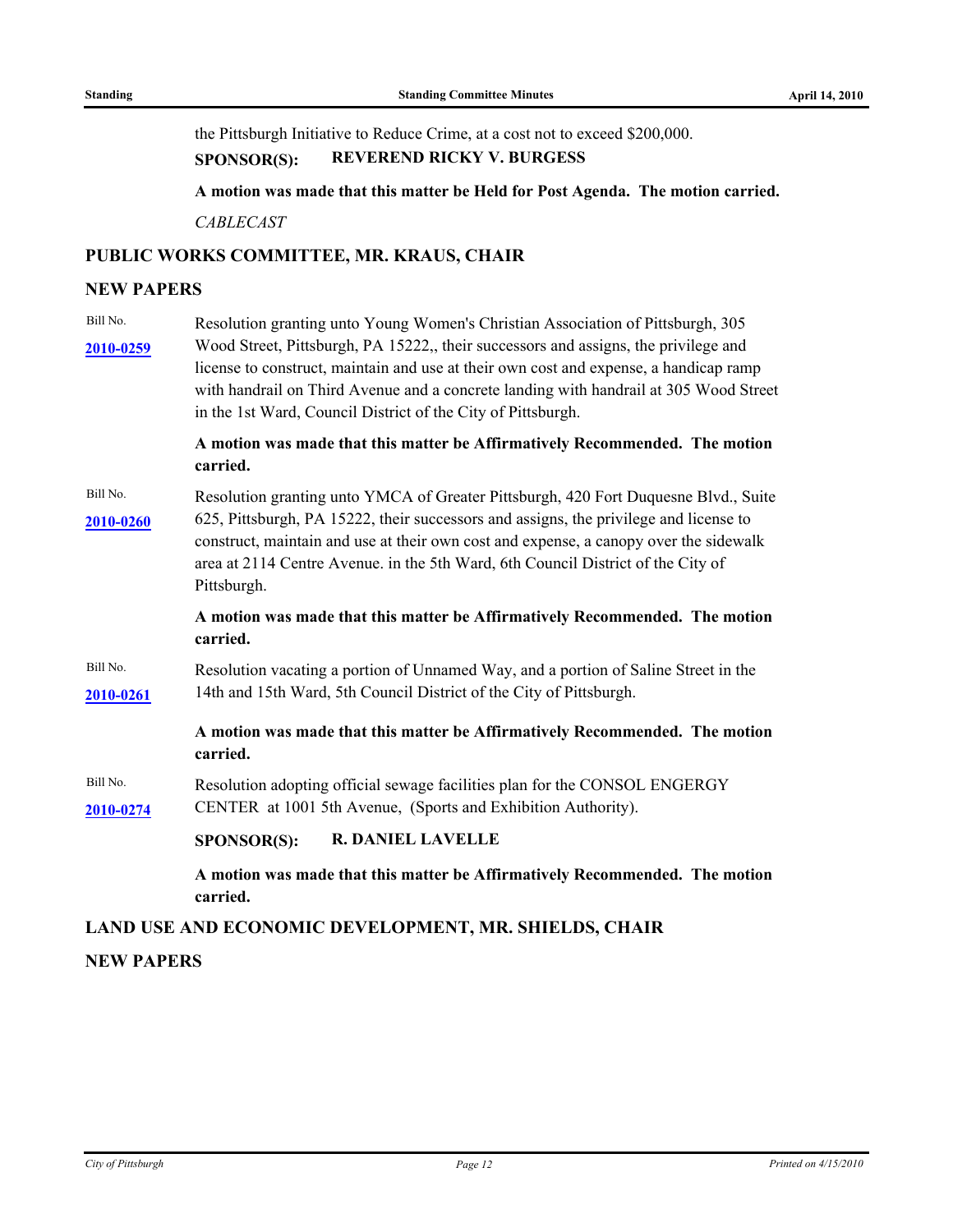Bill No. Resolution amending Resolution No. 613, effective October 28, 2009 entitled "Resolution providing for an Agreement or Agreements with various community **[2010-0275](http://pittsburgh.legistar.com/gateway.aspx/matter.aspx?key=12805)** organizations for operational/administrative expenses, maintenance, purchase of equipment and/or rehabilitation of neighborhood facilities and the benefit of residents of the City of Pittsburgh; and further, authorizing various City Departments to enter into contact or contracts or use existing contract or contracts for street paving, the purchase of equipment and/or furniture and other related costs at a costs not to exceed 800,000.00", so as to reprogram funds in City Council from the "Salvation Army" (-\$2,000), and from the "Three Rivers Employment Services, Inc." (-\$1,500); and transfer these funds to the "Perry Hilltop citizens Council" (+\$3,500).

#### **SPONSOR(S): R. DANIEL LAVELLE**

**A motion was made that this matter be Affirmatively Recommended. The motion carried.**

Bill No. Resolution amending Resolution No. 65, effective February 22, 2010, entitled: [2010-0276](http://pittsburgh.legistar.com/gateway.aspx/matter.aspx?key=12806) Resolution providing for the filing of a Community Development statement by the City of Pittsburgh with the U.S. Department of Housing and Urban Development for a grant in connection with the 2008 Community Development Block Grant Program; providing for the execution of grant contracts and for the filing of other data providing for required assurances; providing for execution of payment vouchers on letter of credit and for certification of authorized signature; the deposit of the funds in a bank account and providing for the payment of expenses within categories, so as to reprogram funds in City Council from "Salvation Army" (-\$2,000.00) and from the "Three Rivers Employment Services, Inc" (-\$1,500) and transfer these funds to the "Perry Hilltop Citizens Council" (+\$3,500).

#### **SPONSOR(S): R. DANIEL LAVELLE**

# **A motion was made that this matter be Affirmatively Recommended. The motion carried.**

Bill No. Resolution Amending Resolution No. 617, effective October 28, 2009, entitled: [2010-0277](http://pittsburgh.legistar.com/gateway.aspx/matter.aspx?key=12807) "providing for an Agreement or Agreements with various community organizations for operational/administrative expenses, maintenance,purchase of equipment and/or rehabilitation of neighborhood facilities for the benefit of residents of the City of Pittsburgh; and further, authorizing various City departments to enter into a contract or contracts or use existing contracts for street paving, the purchase of equipment and/or furniture and other related costs, at a cost not to exceed \$800,000.00, so as to reprogram funds in City Council from: "Breachmenders Ministries" (-\$5,000), and from "Mercy Hospital of Pgh.-Children's Medical Center" (-\$4,500), and from "Hill District Dodgers Baseball League" (-\$1,000), and from "New Hill District Business Association" (-\$2,500), and from "Small Seeds Development, Inc." (-\$2,500); and transfer these funds to "Community Human Services" (+\$3,000), and to "Reading is Fundamental" (+\$5,000), and to "Northside Coalition on Fair Housing" (+5,000) and to the "Young Men and Women's African Heritage Association" (+2,500).

#### **SPONSOR(S): R. DANIEL LAVELLE**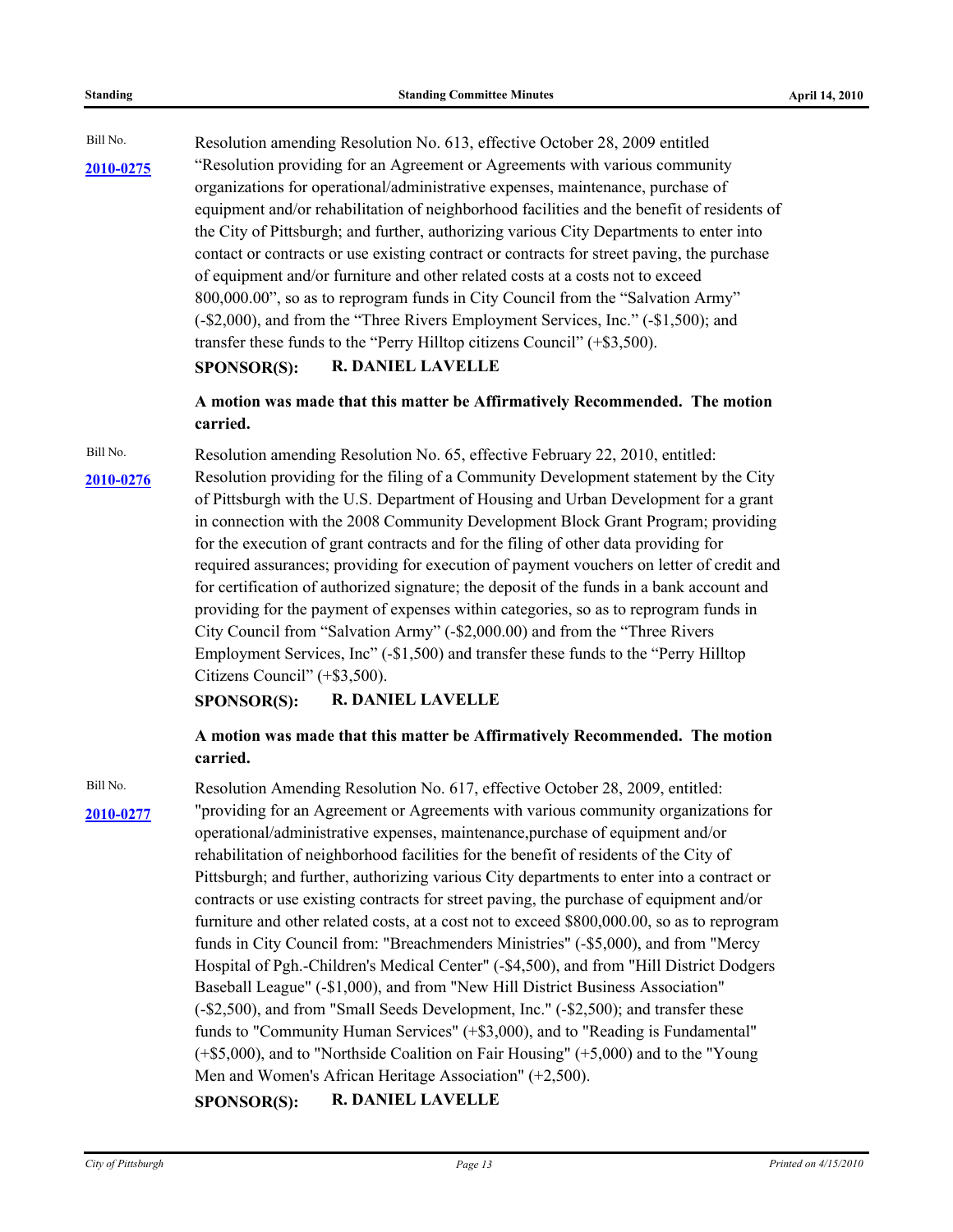# **A motion was made that this matter be Affirmatively Recommended. The motion carried.**

Bill No. Resolution amending Resolution No. 623, effective November 21,2008 entitled: by [2010-0278](http://pittsburgh.legistar.com/gateway.aspx/matter.aspx?key=12808) providing for the filing of a Community Development statement by the City of Pittsburgh with the U.S. Department of Housing and Urban Development for a grant in connection with the 2007 Community Development Block Grant Program; providing for the execution of grant contracts and for the filing of other data providing for required assurances; providing for execution of payment vouchers on letter of credit and for certification of authorized signature; the deposit of the funds in a bank account and providing for the payment of expenses within categories; so as to reprogram funds in City Council from the "Breachmenders Ministries" (-\$5,000), and from "Mercy Hospital of Pgh.-Children's Medical Center" (-\$4,500), and from "Hill District Dodgers Baseball Team" (-\$1,000), and from "New Hill District Business Association" (-\$2,500), and from "Small Seeds Development" (-\$2,500); and transfer these funds to "Community Human Services" (+\$3,000), and to "Reading is Fundamental" (+\$5,000); and to "Northside Coalition on Fair Housing" (+5,000) and to the Young Men & Women's African Heritage Association (+2,500).

**SPONSOR(S): R. DANIEL LAVELLE**

**A motion was made that this matter be Affirmatively Recommended. The motion carried.**

Bill No. Resolution Repealing Resolution No. 773, effective December 31, 2009 entitled [2010-0279](http://pittsburgh.legistar.com/gateway.aspx/matter.aspx?key=12809) Tesolution providing for an Agreement or Agreements with various community organizations for operational/administrative expenses, maintenance, purchase of equipment and/or rehabilitation of neighborhood facilities and the benefit of residents of the City of Pittsburgh; and further, authorizing various City Departments to enter into contact or contracts or use existing contract or contracts for street paving, the purchase of equipment and/or furniture and other related costs at a costs not to exceed 800,000.00", so as to reprogram funds in City Council from the "Salvation Army" (-\$2,000), and from the "Three Rivers Employment Services, Inc." (-\$1,500); and transfer these funds to the "Bethlehem Haven" (+\$3,500).

**SPONSOR(S): R. DANIEL LAVELLE**

**A motion was made that this matter be Affirmatively Recommended. The motion carried.**

Bill No. Resolution Repealing Resolution No. 775, effective December 31, 2009 entitled: by [2010-0280](http://pittsburgh.legistar.com/gateway.aspx/matter.aspx?key=12810) providing for the filing of a Community Development statement by the City of Pittsburgh with the U.S. Department of Housing and Urban Development for a grant in connection with the 2007 Community Development Block Grant Program; providing for the execution of grant contracts and for the filing of other data providing for required assurances; providing for execution of payment vouchers on letter of credit and for certification of authorized signature; the deposit of the funds in a bank account and providing for the payment of expenses within categories; so as to reprogram funds in City Council from the "Breachmenders Ministries" (-\$5,000), and from "Mercy Hospital of Pgh.-Children's Medical Center" (-\$4,500), and from "Hill District Dodgers Baseball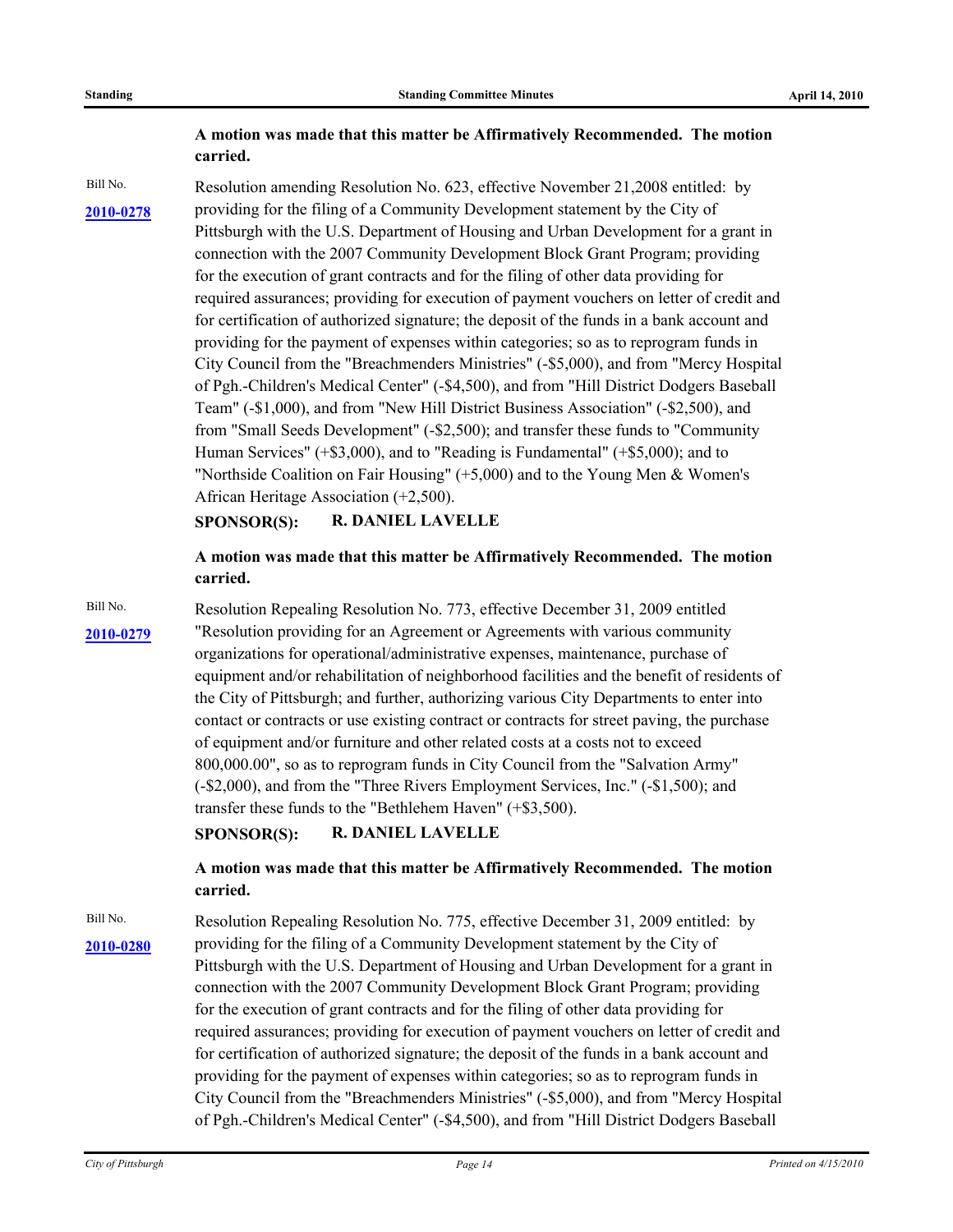Team" (-\$1,000), and from "New Hill District Business Association" (-\$2,500), and from "Small Seeds Development" (-\$2,500); and transfer these funds to "Community Human Services" (+\$10,500), and to "Reading is Fundamental" (+\$5,000).

#### **SPONSOR(S): R. DANIEL LAVELLE**

**A motion was made that this matter be Affirmatively Recommended. The motion carried.**

# **PERFORMANCE AND ASSET MANAGEMENT, MS. RUDIAK, CHAIR**

#### **SUPPLEMENTAL - NEW PAPERS**

Bill No. Resolution further amending and supplementing Resolution No. 592, effective

December 13, 2004, as amended by Resolution No. 320, effective June 15, 2007, as **[2010-0306](http://pittsburgh.legistar.com/gateway.aspx/matter.aspx?key=12838)** amended by Resolution No. 63, effective February 20, 2008 entitled: "Providing for an Agreement or Agreements and a Lease or Leases by and between the City of Pittsburgh ("City") and First Vehicle Services ("First Vehicle"), pursuant to which First Vehicle will furnish all work and services needed to manage and maintain the City's vehicle fleet," by extending the contract on a month to month basis for up to six (6) months and authorizing funding for said extension period.

**A motion was made that this matter be AMENDED. The motion carried.**

**A motion was made that this matter be Held for Post Agenda. The motion carried.**

*CABLECAST*

#### **INTERGOVERNMENTAL AFFAIRS COMMITTEE, MR. DOWD, CHAIR**

# **NEW PAPERS**

| Bill No.  | Resolution amending Resolution No. 122, effective March 20, 2007, entitled                                                                                                                                                                                                                                                                                                                            |  |  |  |
|-----------|-------------------------------------------------------------------------------------------------------------------------------------------------------------------------------------------------------------------------------------------------------------------------------------------------------------------------------------------------------------------------------------------------------|--|--|--|
| 2010-0290 | "Authorizing a Cooperation Agreement or Agreements with the Urban Redevelopment<br>Authority of Pittsburgh providing for the transfer to URA of \$2,255,000 for projects in<br>various City neighborhoods" by decreasing the Major Development line item by<br>\$300,000 and increasing the Neighborhood Business and Economic Development line<br>item by the same amount. (Council Districts: All). |  |  |  |
|           | A motion was made that this matter be Affirmatively Recommended. The motion<br>carried.                                                                                                                                                                                                                                                                                                               |  |  |  |
| Bill No.  | Resolution further amending resolution No. 759 of 2006 entitled "Adopting and                                                                                                                                                                                                                                                                                                                         |  |  |  |
| 2010-0291 | Approving the 2007 Capital Budget and the 2007 Community Development Block<br>Grant Program and approving the 2007 through 2012 Capital Improvement Program"<br>by reducing the Major Development line item by \$300,000 and increasing the<br>Neighborhood Business and Economic Development Line Item by the same amount.<br>(Council Districts: All)                                               |  |  |  |
|           | A motion was made that this matter be Affirmatively Recommended. The motion<br>carried.                                                                                                                                                                                                                                                                                                               |  |  |  |
| Bill No.  | Resolution providing for the execution of a Cooperation Agreement or Agreements with                                                                                                                                                                                                                                                                                                                  |  |  |  |
| 2010-0292 | the Urban Redevelopment Authority of Pittsburgh for the administration of certain                                                                                                                                                                                                                                                                                                                     |  |  |  |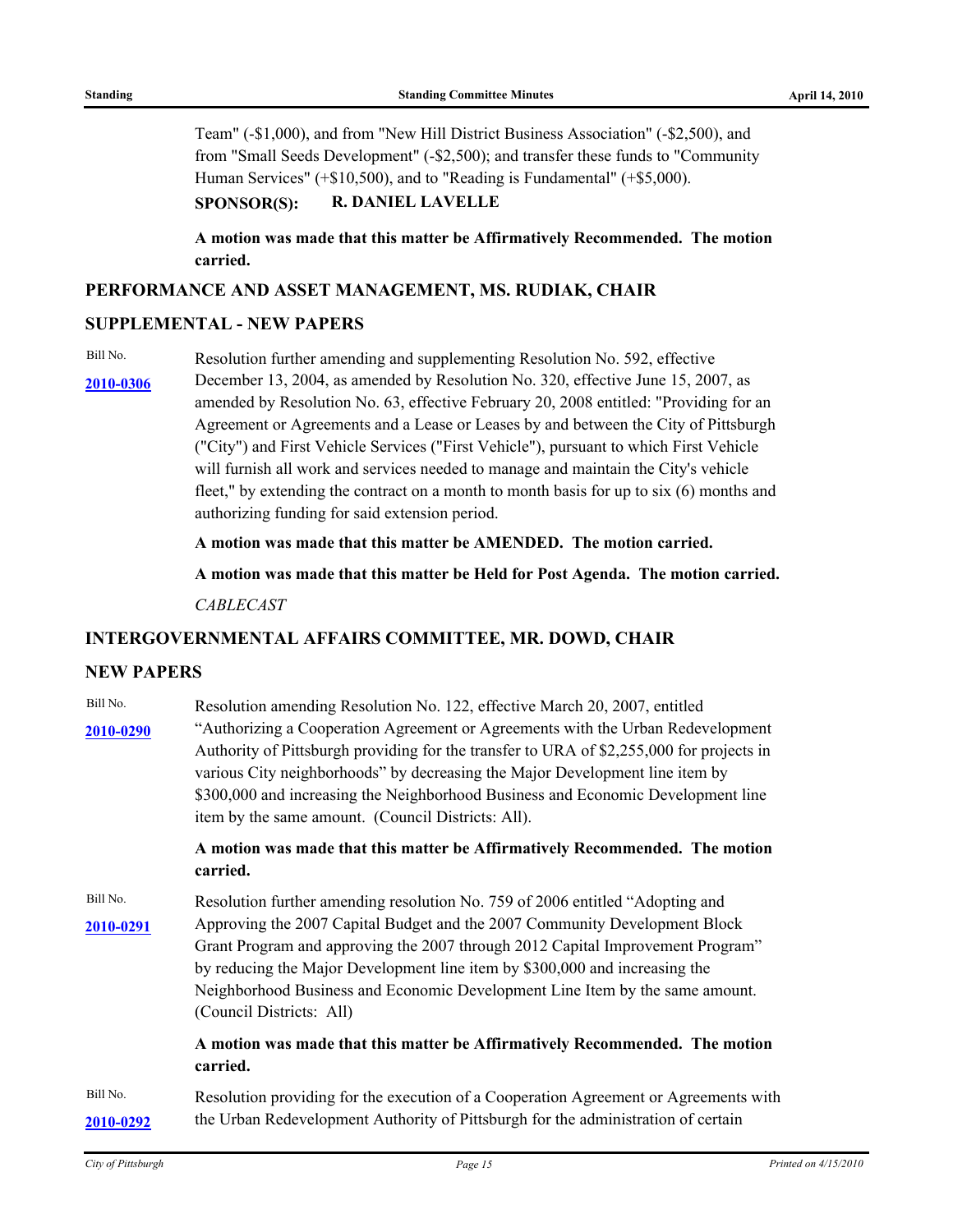projects and programs, and providing for the payment of the cost thereof, not to exceed \$2,250,000. (Council Districts: All).

**A motion was made that this matter be Held in Committee for April 28, 2010. The motion carried.**

#### **DEFERRED PAPERS**

Bill No. Resolution requesting the approval of an inter-municipal transfer of a restaurant liquor license, License No. E-3448, from SUBCO Enterprises, Inc. (formerly trading as Rudy's **[2010-0219](http://pittsburgh.legistar.com/gateway.aspx/matter.aspx?key=12742)** Subs) 1229 Long Run Road, White Oak, PA 15131, to Applicant The Original Station Street Hot Dog Shop, Inc., 6290 Broad Street, Pittsburgh, PA 15206, for the premises located at 6290 Broad Street, Pittsburgh, PA 15206 pursuant to amended Pennsylvania Liquor Code, §4-461.

PUBLIC HEARING HELD APRIL 12, 2010.

# **A motion was made that this matter be Affirmatively Recommended. The motion failed by the following vote:**

**Votes:** Ayes: 0

Noes: 6 - Patrick Dowd, R. Daniel Lavelle, Douglas Shields, Bruce A. Kraus, Theresa Smith and Darlene Harris Abstentions: 1 - William Peduto Out of Room: 2 - Ricky Burgess and Natalia Rudiak **Negatively Recommended**

Bill No. Resolution requesting the approval of an inter-municipal transfer of restaurant liquor [2010-0236](http://pittsburgh.legistar.com/gateway.aspx/matter.aspx?key=12762) license, License No. R-10217, from La Romana Inc., 200-202 N. Monongahela Ave., Glassport PA, 15045 to Applicant Jen Jack Inc., 119 First Ave., Pittsburgh PA, 15222 into the premises to be known as Fox Hunt Café, 119 First Ave., Pittsburgh PA, 15222, pursuant to amended Pennsylvania Liquor Code, §4-461. PUBLIC HEARING HELD APRIL 12, 2010.

> **A motion was made that this matter be Held in Committee for April 21, 2010. The motion carried.**

#### **HEARINGS COMMITTEE, MRS. HARRIS, CHAIR**

#### **NEW PAPERS**

Bill No. Petition from the residents of the City of Pittsburgh requesting a public hearing before [2010-0282](http://pittsburgh.legistar.com/gateway.aspx/matter.aspx?key=12812) City Council relative to the following:

> 1. Police Protocols and Practices on Patrolling and improving Police Community Relations.

2. Mandatory Police Training to include Cultural Competency.

3. Legislative changes to City Charter that specifically will prohibit the reinstatement of Police Officers who have been dismissed because of misconduct or brutality on citizens including those reinstated through the arbitration process.

4. Release and Publish the data of the automated early warning system as deemed appropriate under Paragraph 12, 15, 16, and 17 of the City of Pittsburgh Consent Decree. This would provide data regarding Total number of people who were stopped